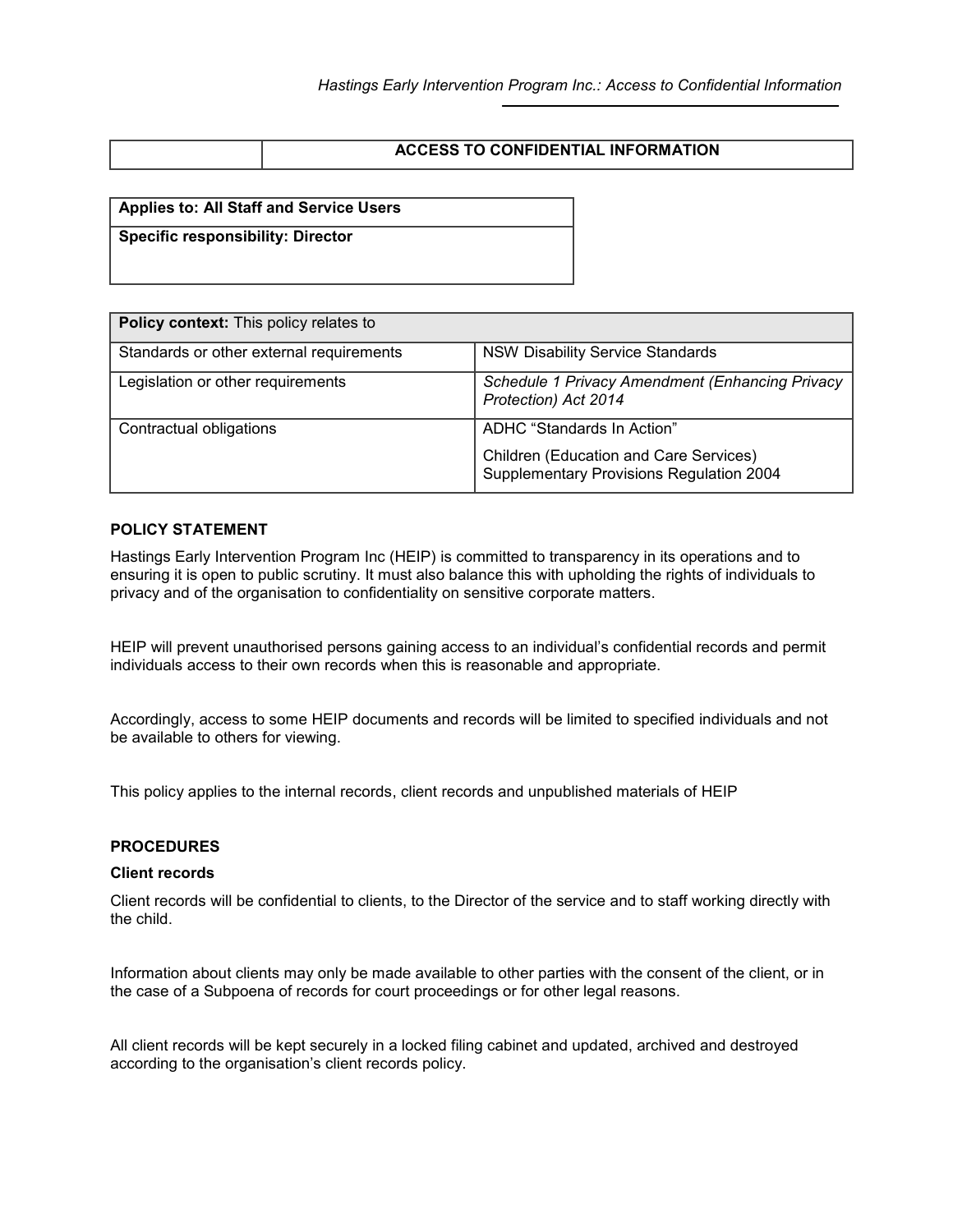# **Board/Management Committee**

Board/Management Committee minutes will be open to the members of the organisation once accepted by the Board/Management Committee, except where the Board/Management Committee passes a motion to make any specific content confidential.

All papers and materials considered by the Board/Management Committee will be open to the members of the organisation following the meeting at which they are considered, except where the Board/Management Committee passes a motion to make any specific paper or material confidential.

The minutes, papers and materials from any Sub-Committee meeting will be open to Board/Management Committee members and staff, but not members of the organisation, with the exception of information relating to any matter the Sub-Committee deems confidential.

# **HEIP membership records**

A list of current HEIP Members will be available on request to HEIP members, Board/Management Committee members and staff. Personal information about members (including address and contact details) is confidential and may only be accessed by the Director.

# **Personnel files**

A personnel file is held for each staff member and contains:

- contact details and contact details in case of an emergency
- a copy of the employee's contract
- all correspondence relating to job description changes, salary changes, leave entitlements such as long service leave, continuous service leave, unpaid and parental leave.
- Relevant employment checks
- Qualifications and training undertaken.
- Correspondence between the employee and the Management Committee.

Access to personnel information is restricted to:

- the individual staff member accessing their own file
- the Director
- The Administrator has access to award documents, bank account details and employee card files.

### **Corporate records**

Corporate records are those that contain confidential or commercially sensitive information about the organisation's business. They include:

- The financial accounts and records
- Taxation records
- Corporate correspondence with Dept. of Fair Trading
- The corporate key and other access or user name information
- Records of staff or other internal meetings
- Project management files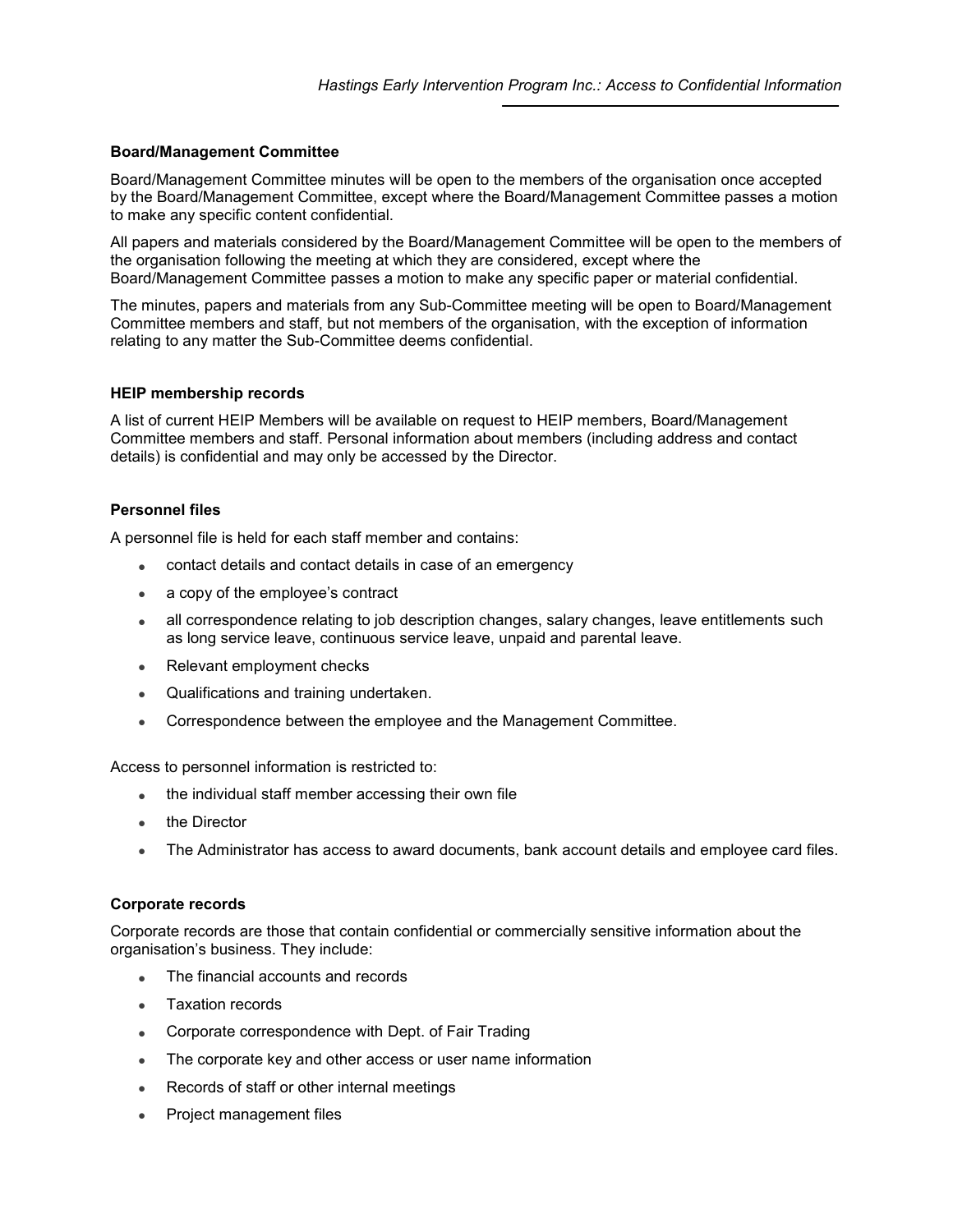Contracts between the organisation and other parties

Access to these records is limited to the Director and the Management Committee Members who hold executive positions.

The Administrator of the Program has access to:

- Financial accounts and records
- **Taxation Records**

#### **Requests for access – general records**

All records and materials not falling into the categories above may be released to the public at the discretion of the Director

Any request for access to information should be directed to the Director who will:

- make available to staff or Board/Management Committee members information that they are entitled to access
- x refer any request from Hastings Early Intervention Program Inc. members or the public for access to the organisation's records or materials to the President

In considering a request, the President will take into consideration:

- a general presumption in favour of transparency
- the relevant provisions of the Hastings Early Intervention Program Inc. constitution regarding information to be made available to HEIP members
- the business, legal, and administrative interests of Hastings Early Intervention Program Inc., including commercial confidentiality and privacy obligations.

Where an external party requests access to information that requires staff to devote time to collating, copying or otherwise making material accessible, the Director may determine a fee to be charged.

#### **Requests for access - client records**

All clients have the right to access their records and advise the organisation about inaccuracies.

Procedure:

- Clients will be informed of the establishment of both written and electronic client files via a flyer in the Information Pack on enrolment. The flyer will outline:
	- 1. The type of information gathered and the reasons/uses of this information.
	- 2. Their right to access the information in the records
	- 3. How they can access the records
	- 4. The process for consent to release information in the records.
	- 5. How to appeal a decision of refusal of access.
	- 6. Their right to make changes to incorrect information contained in the file.
	- 7. Where this request for access will be recorded.

This information will be repeated throughout the year in the Newsletter and in IFSP Meetings